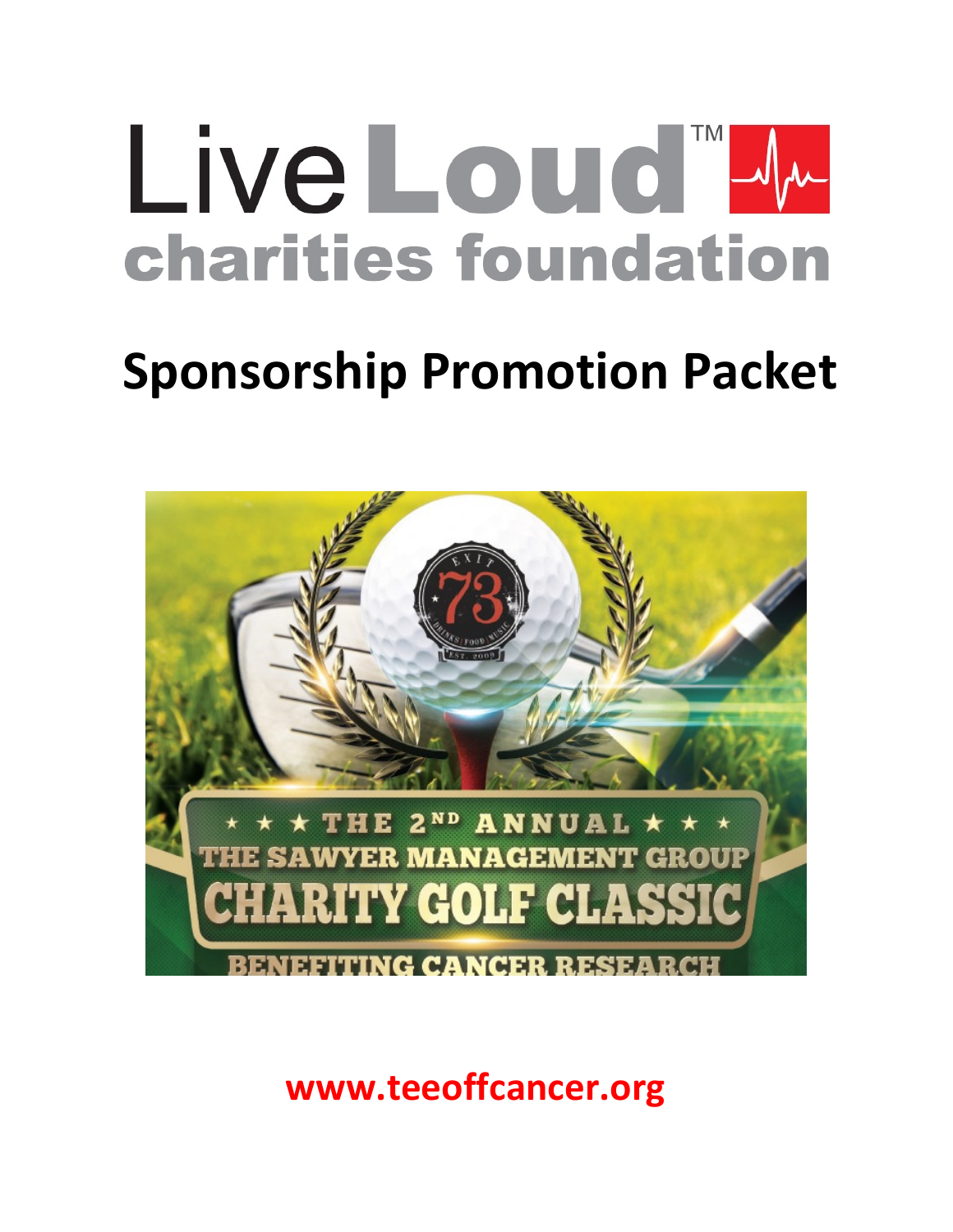





#### **WHAT IS IT?**

LiveLoud Charities Foundation (LiveLoud) together with Sawyer Management Group (SMG) have organized a charity golf tournament benefiting cancer research. The team-based scramble format provides a fun yet competitive way for golfers to enjoy the game while contributing to a worthy cause. Sponsorship packages allow businesses and other organizations to engage with the golfers via direct connections, marketing, promotion, name brand recognition, prize allocation, and participation in the tournament's events and contests. Sponsorship payments are in the form of a tax-deductible donation to LiveLoud Charities Foundation, a non-profit 501(C)(3) organization, with 100% of all proceeds directed specifically to the research and development of cancer prevention/early-detection initiatives.

**\_\_\_\_\_\_\_\_\_\_\_\_\_\_\_\_\_\_\_\_\_\_\_\_\_\_\_\_\_\_\_\_\_\_\_\_\_\_\_\_\_\_\_\_\_\_\_\_\_\_\_\_\_\_\_\_\_\_\_\_\_\_\_\_\_\_\_** 

#### **WHAT DOES THE SPONSORSHIP FEE BUY?**

Sponsors have the opportunity to choose from a range of different packages which can include some or all of the following benefits: signage, name brand recognition, advertising, direct connection with golfers, prizes, and team registrations.

#### **WHERE DOES THE MONEY GO?**

100% of all proceeds raised by each tournament is directed in full to our Cancer Research Laboratory partner in Seattle, WA (Fred Hutchinson Cancer Research Center) to help save lives through the nonprofit Center's cancer research initiatives dedicated to solving science's greatest challenges and developing early detection of cancer methods. LiveLoud Charities was co-founded by Ryan Gensch, a stage IV cancer survivor in memory of his younger brother Michael, who died from brain cancer at the age of sixteen. Ryan's older cousin Jeromy Gensch is also a co-founder of the charity and lost his younger sister to colon cancer, when she was only twenty-two years old. The family's dedication to helping science discover new advancements for the prevention and early detection of cancer is imperative to the charity's fund raising efforts and your support is greatly appreciated!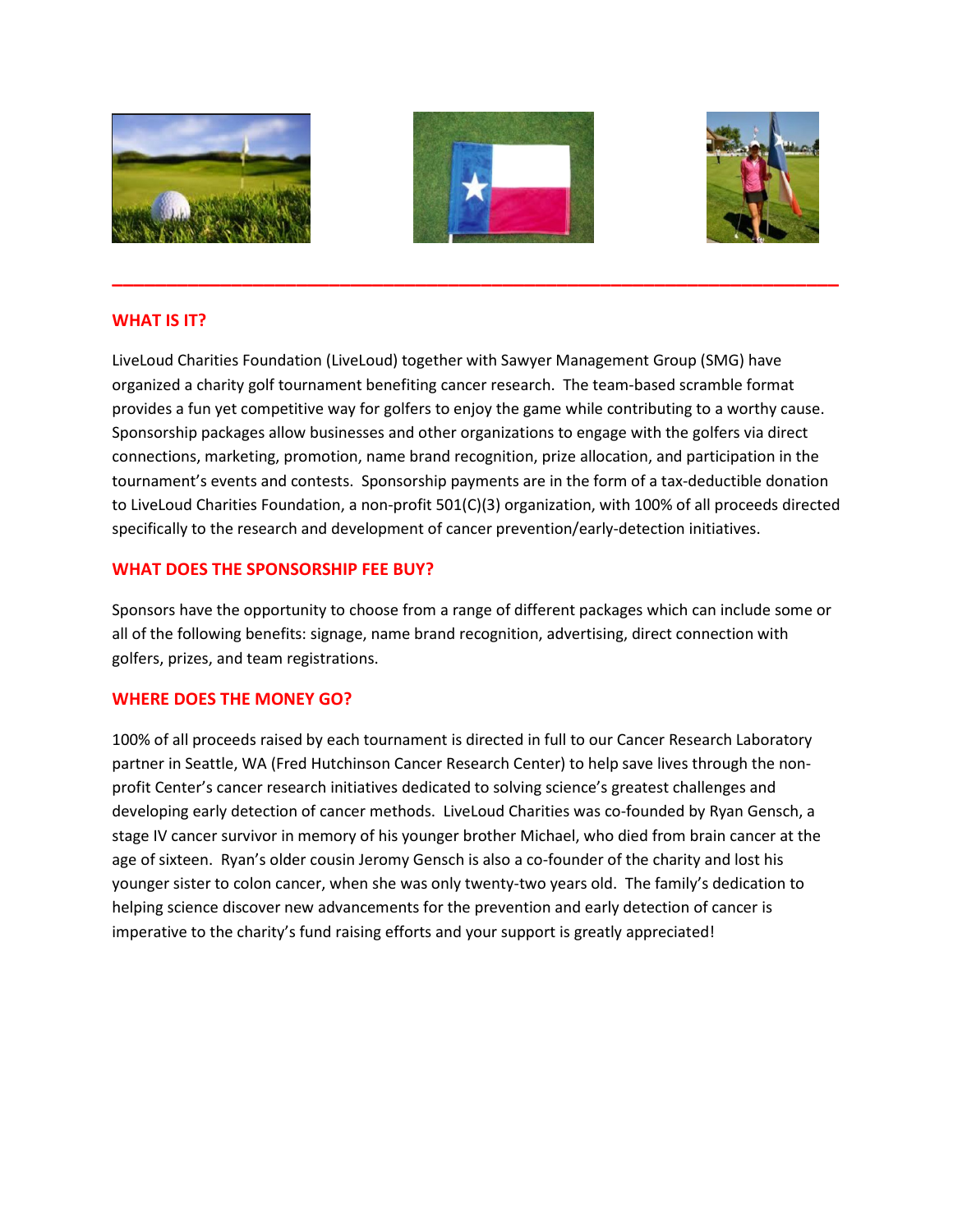## **SPONSORSHIP PACKAGES**

#### **Platinum Sponsor Package - \$2,000**

- $\triangleright$  Color Banner (6' x 4') front-center above Registration Table
- Refreshment Tent on tee box
- $\triangleright$  Tee Box Sign-Advertising (one of 18)
- $\triangleright$  Small Gift give-away to each golfer (i.e. golf ball with your logo to each golfer, Texas divot fixer/ball mark, etc.)
- > One Team registration included

#### **Gold Sponsor Package - \$1,500**

- $\triangleright$  Refreshment Tent on tee box
- $\triangleright$  Tee Box Sign-Advertising (one of 18)
- $\triangleright$  Small Gift give-away to each golfer (i.e. golf ball with your logo to each golfer, Texas divot fixer/ball mark, etc.)
- $\triangleright$  One Team registration included

#### **Silver Sponsor Package - \$1,000**

- $\triangleright$  Tee Box Sign-Advertising (one of 18)
- $\triangleright$  Small Gift give-away to each golfer (i.e. golf ball with your logo to each golfer, Texas divot fixer/ball mark, etc.)
- $\triangleright$  One Team registration included

#### **Bronze Sponsor Package - \$500**

Tee Box Signage: large size sign and includes being the **EXCLUSIVE** sponsor of a Tee Box

#### **Basic Sponsor Package - \$100**

 $\triangleright$  Tee Box Sign-Advertising

#### **Special Prize and/or Customized Sponsorship**

To customize a sponsorship package to best suit your organization's needs, please contact Nelson Fuertes at (979) 574-0095 or Jeromy Gensch (Director) at **jgensch@liveloudcharities.org** or phone (303) 520-8966.